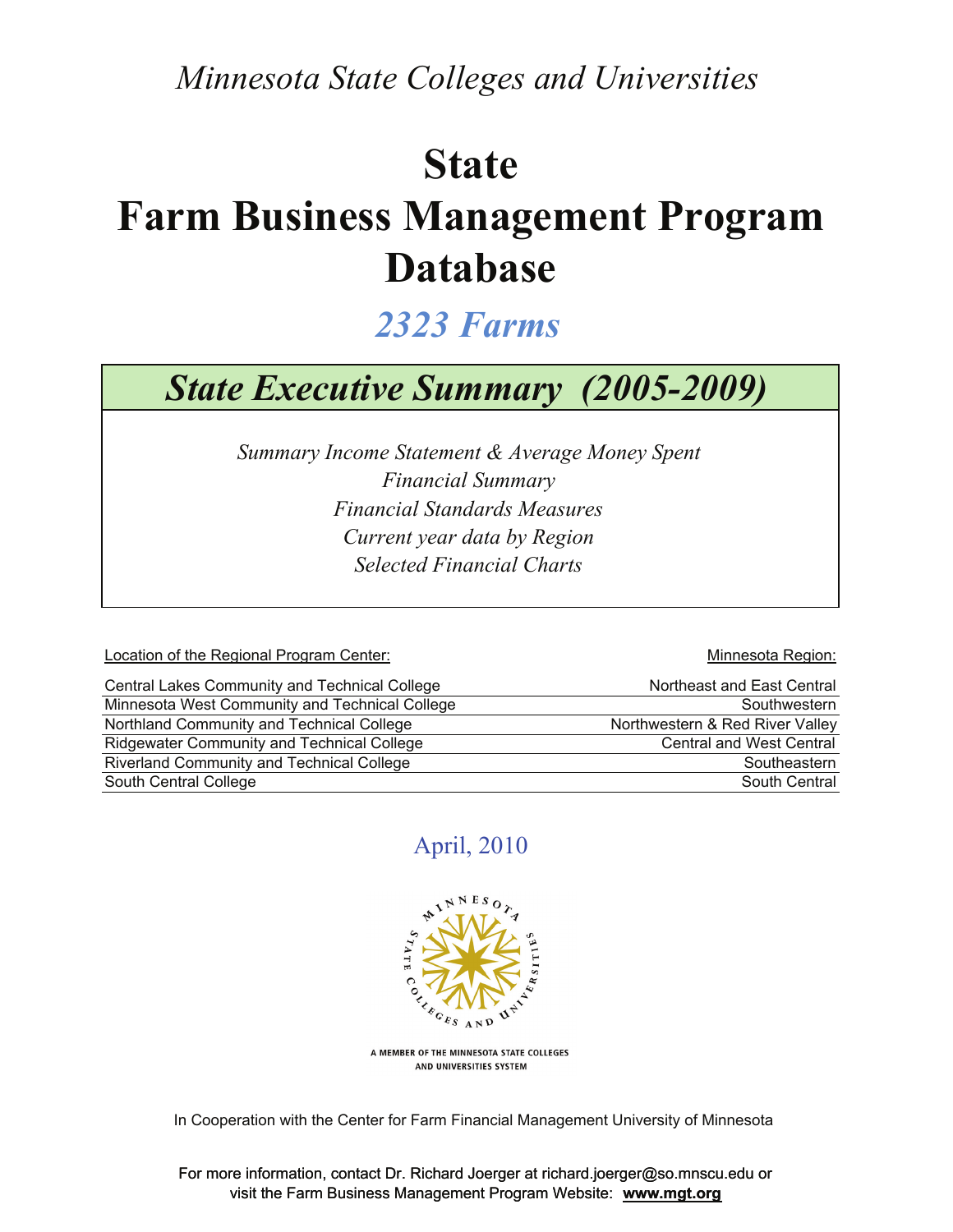|                                                                                                      | <b>Summary Farm Income Statement</b> |          |         |         |         |
|------------------------------------------------------------------------------------------------------|--------------------------------------|----------|---------|---------|---------|
| <b>(Farms Sorted By Years)</b><br>Minnesota State Colleges & Universities - Farm Business Management |                                      |          |         |         |         |
|                                                                                                      | 2009                                 | 2008     | 2007    | 2006    | 2005    |
| Number of farms                                                                                      | 2323                                 | 2318     | 2484    | 2332    | 2247    |
| <b>Farm Revenue</b>                                                                                  |                                      |          |         |         |         |
| Crop sales                                                                                           | 348,613                              | 351,329  | 271,993 | 214,302 | 169,985 |
| Crop inventory change                                                                                | 4,602                                | 23,223   | 66,326  | 47,255  | 24,961  |
| Gross crop income                                                                                    | 353,217                              | 374,552  | 338,319 | 261,557 | 194,946 |
| Livestock sales                                                                                      | 168,428                              | 237,586  | 251,152 | 206,067 | 208,743 |
| Livestock inventory change                                                                           | 663                                  | (3, 103) | 2,287   | 1,129   | 3,453   |
| Gross livestock income                                                                               | 169,091                              | 234,483  | 253,439 | 207,196 | 212,196 |
| Government payments                                                                                  | 21,465                               | 19,262   | 15,721  | 27,139  | 49,788  |
| Other cash income                                                                                    | 74,143                               | 57,428   | 47,801  | 40,884  | 39,857  |
| Change in accounts receivable                                                                        | (6, 751)                             | 12,681   | 8,957   | 979     | (4,308) |
| Gain or loss on hedging accounts                                                                     | (1,271)                              |          |         |         |         |
| Change in other assets                                                                               | 2,756                                |          |         |         |         |
| Gain or loss on breeding lvst                                                                        | (1,092)                              |          |         |         |         |
| <b>Gross revenue</b>                                                                                 | 611,557                              | 698,406  | 664,237 | 537,755 | 492,479 |
| <b>Farm Expenses</b>                                                                                 |                                      |          |         |         |         |
| Cash operating expenses                                                                              | 476,907                              | 513,859  | 469,320 | 395,062 | 361,409 |
| Change in prepaid exp & supplies                                                                     | 11,022                               | 23,542   | 12,921  | 149     | 4,788   |
| Change in growing crops                                                                              | (452)                                |          |         |         |         |
| Change in accts pay & other inv.                                                                     | 3,883                                | (921)    | 8,232   | 6,420   | (4)     |
| Depreciation                                                                                         | 35,443                               | 34,303   | 28,869  | 26,107  | 25,604  |
| Total operating expense                                                                              | 526,802                              | 525,541  | 477,036 | 414,600 | 382,229 |
| Interest paid                                                                                        | 31,366                               | 34,087   | 23,552  | 21,630  | 24,997  |
| Change in accrued interest                                                                           | 415                                  | (121)    | 11,221  | 9,553   | 1,052   |
| <b>Total expense</b>                                                                                 | 558,584                              | 559,507  | 511,809 | 445,783 | 408,278 |
| Net farm income from operations                                                                      | 52,974                               | 138,898  | 152,432 | 91,971  | 84,198  |
| Gain or loss on capital sales                                                                        | 731                                  |          |         |         |         |
| Net farm income                                                                                      | 53,704                               |          |         |         |         |



Farm Business Management Education Programs **State Summary** State Summary *A Member of the Minnesota State Colleges & Universities System* **April, 2010**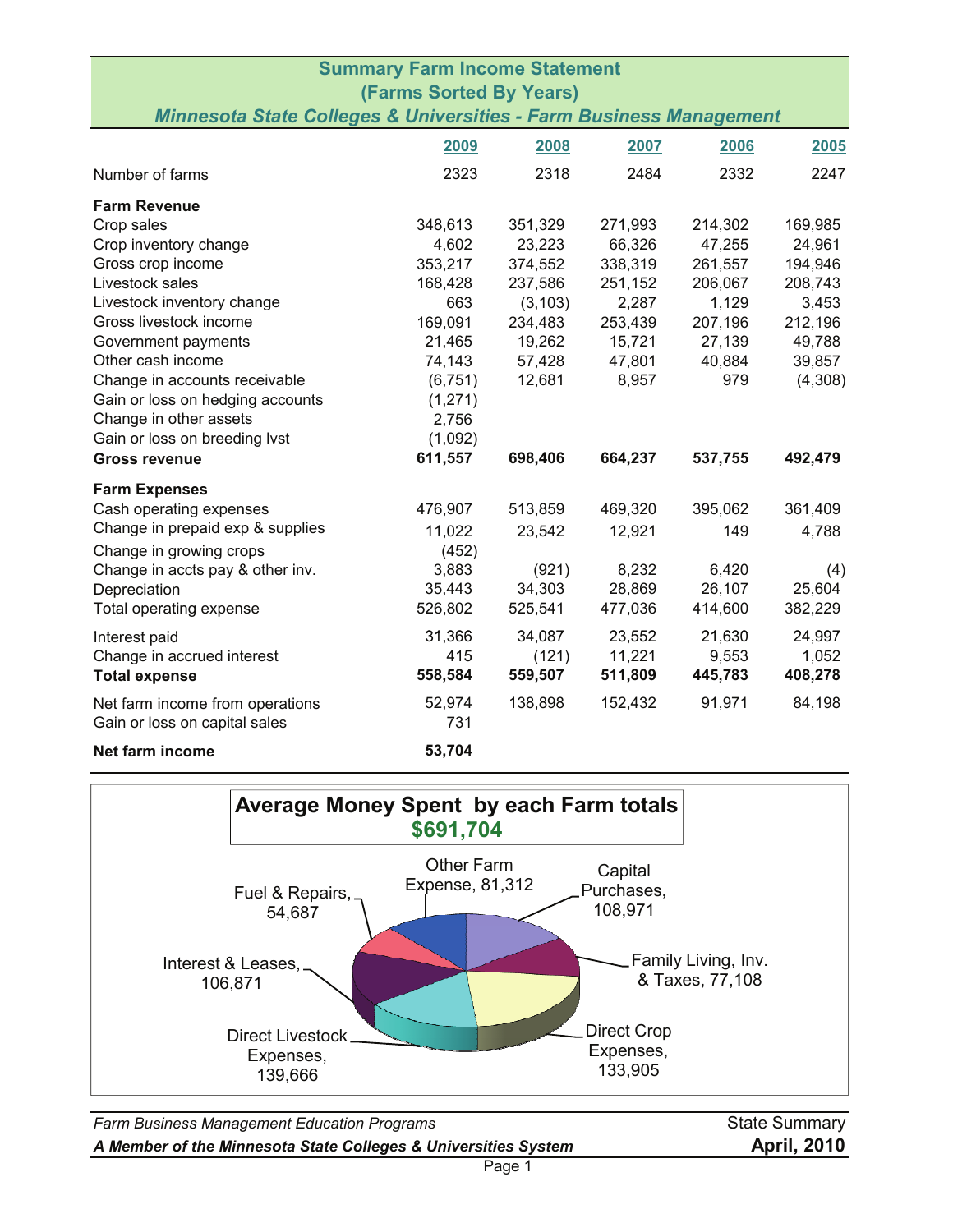| <b>Financial Summary</b>                                                             |           |           |           |           |           |
|--------------------------------------------------------------------------------------|-----------|-----------|-----------|-----------|-----------|
| <b>(Farms Sorted By Years)</b>                                                       |           |           |           |           |           |
| <b>Minnesota State Colleges &amp; Universities - Farm Business Management</b>        |           |           |           |           |           |
|                                                                                      | 2009      | 2008      | 2007      | 2006      | 2005      |
| Number of farms                                                                      | 2323      | 2318      | 2484      | 2332      | 2247      |
| <b>Income Statement</b>                                                              |           |           |           |           |           |
| Gross cash farm income                                                               | 612,651   | 665,602   | 586,667   | 488,392   | 468,370   |
| Total cash farm expense                                                              | 508,273   | 547,945   | 492,867   | 416,694   | 386,406   |
| Net cash farm income                                                                 | 104,378   | 117,657   | 93,800    | 71,698    | 81,964    |
| Inventory change                                                                     | $-15,962$ | 55,544    | 87,502    | 46,380    | 27,839    |
| Depreciation                                                                         | $-35,443$ | $-34,304$ | $-28,869$ | $-26,107$ | $-25,604$ |
| Net farm income from operations                                                      | 52,974    | 138,898   | 152,432   | 91,971    | 84,198    |
| Gain or loss on capital sales                                                        | 731       |           |           |           |           |
| Average net farm income                                                              | 53,704    |           |           |           |           |
| Median net farm income                                                               | 32,405    |           |           |           |           |
| <b>Profitability (cost)</b>                                                          |           |           |           |           |           |
| Rate of return on assets                                                             | 3.2%      | 10.5%     | 13.8%     | 9.1%      | 8.5%      |
| Rate of return on equity                                                             | 1.4%      | 14.6%     | 20.7%     | 11.8%     | 11.5%     |
| Operating profit margin                                                              | 7.9%      | 21.7%     | 26.8%     | 19.7%     | 18.5%     |
| Asset turnover rate                                                                  | 39.9%     | 48.3%     | 51.4%     | 46.1%     | 46.1%     |
| Liquidity                                                                            |           |           |           |           |           |
| <b>Current assets</b>                                                                | 422,285   | 448,301   | 391,748   | 316,051   | 263,916   |
| <b>Current liabilities</b>                                                           | 248,462   | 235,191   | 211,280   | 201,819   | 173,269   |
| Ending current ratio                                                                 | 1.7       | 1.91      | 1.85      | 1.57      | 1.52      |
| Ending working capital                                                               | 173,823   | 213,110   | 180,469   | 114,233   | 90,647    |
| End working capital to gross inc                                                     | 28.40%    | 30.40%    | 30.8%     | 23.4%     | 19.4%     |
| Term debt coverage ratio                                                             | 1.04      | 2.37      | 2.63      | 1.78      | 1.74      |
| Replacement coverage ratio                                                           | 0.87      | 2.04      |           |           |           |
| Solvency (market)                                                                    |           |           |           |           |           |
| Number of farms                                                                      | 2,323     | 2,318     | 2,484     | 2,332     | 2,247     |
| Total farm assets                                                                    | 1,761,595 | 1,712,759 | 1,533,932 | 1,378,353 | 1,256,228 |
| Total farm liabilities                                                               | 821,572   | 624,923   | 720,970   | 662,952   | 604,441   |
| <b>Total assets</b>                                                                  | 1,955,532 | 1,887,932 | 1,710,221 | 1,548,641 | 1,412,415 |
| <b>Total liabilities</b>                                                             | 870,326   | 848,675   | 764,987   | 703,945   | 639,662   |
| Net worth                                                                            | 1,085,206 | 1,039,257 | 945,235   | 844,696   | 772,753   |
| Net worth change                                                                     | 59,000    | 104,306   | 139,936   | 90,504    | 89,850    |
| Farm debt to asset ratio                                                             | 47%       | 36%       | 47%       | 48%       | 48%       |
| Total debt to asset ratio                                                            | 45%       | 45%       | 45%       | 45%       | 45%       |
| <b>Nonfarm Information</b>                                                           |           |           |           |           |           |
| Net nonfarm income                                                                   | 26,495    | 24,834    | 24,532    | 24,249    | 23,678    |
| Farms reporting living expenses                                                      | 620       | 701       | 957       | 893       | 873       |
| Total family living expense                                                          | 51,948    | 51,019    | 43,517    | 41,399    | 39,162    |
| Total living, invest, & capital                                                      | 80,124    | 81,684    | 65,882    | 66,293    | 59,573    |
| <b>Crop Acres</b>                                                                    |           |           |           |           |           |
| Total acres owned                                                                    | 269       | 266       | 269       | 273       | 275       |
| Total crop acres                                                                     | 798       | 787       | 777       | 782       | 761       |
| Total crop acres owned                                                               | 226       | 220       | 211       | 217       | 218       |
| Total crop acres cash rented                                                         | 551       | 546       | 545       | 541       | 520       |
| Total crop acres share rented                                                        | 21        | 21        | 22        | 23        | 24        |
| <b>State Summary</b><br><b>Farm Business Management Education Programs</b>           |           |           |           |           |           |
| <b>April, 2010</b><br>A Member of the Minnesota State Colleges & Universities System |           |           |           |           |           |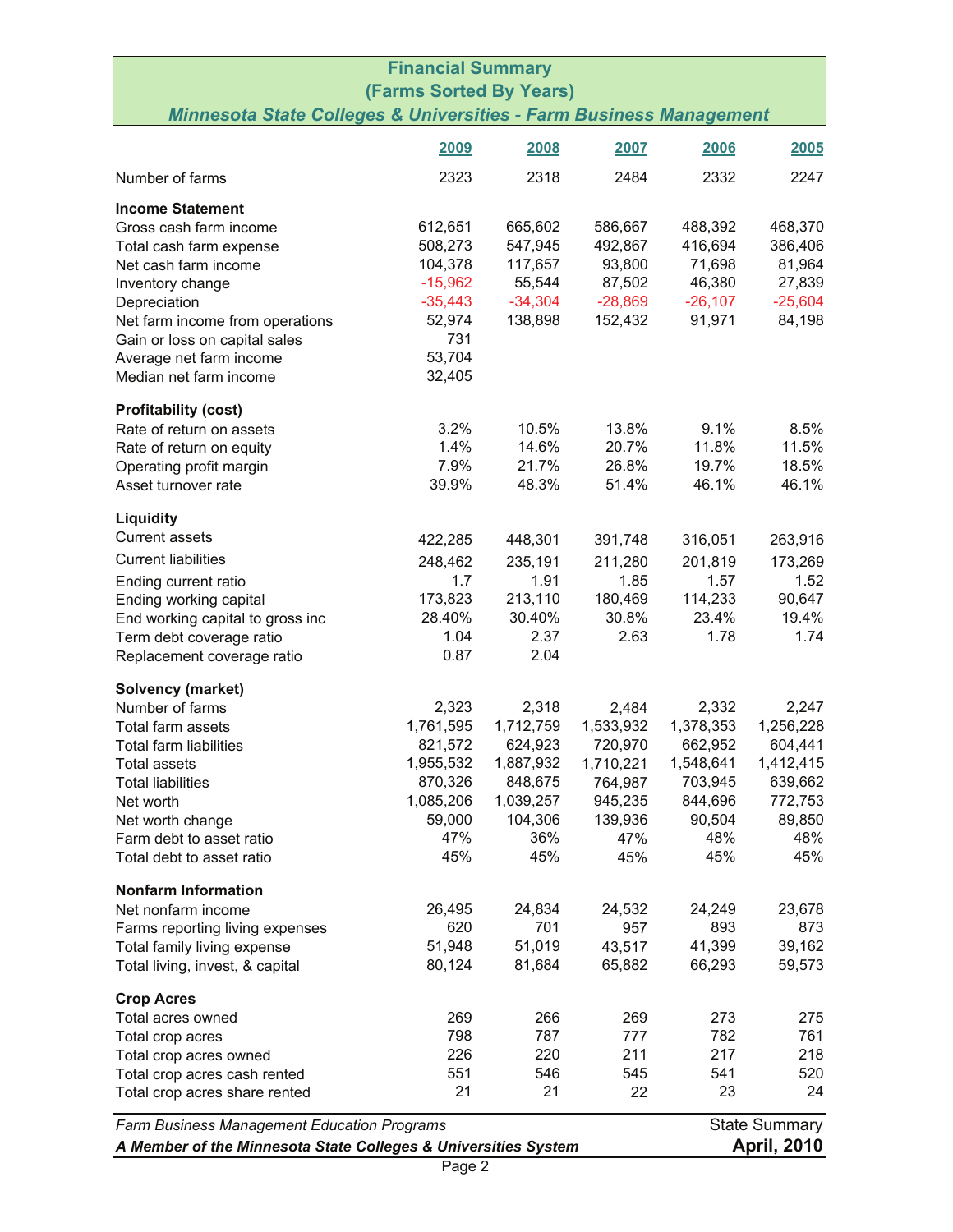|                                                                                                                 | <b>Financial Standards Measures</b> |         |         |         |        |
|-----------------------------------------------------------------------------------------------------------------|-------------------------------------|---------|---------|---------|--------|
| <b>(Farms Sorted By Years)</b><br><b>Minnesota State Colleges &amp; Universities - Farm Business Management</b> |                                     |         |         |         |        |
|                                                                                                                 |                                     |         |         |         |        |
|                                                                                                                 | 2009                                | 2008    | 2007    | 2006    | 2005   |
| Number of farms                                                                                                 | 2323                                | 2318    | 2484    | 2332    | 2247   |
| Liquidity                                                                                                       |                                     |         |         |         |        |
| Current ratio                                                                                                   | 1.70                                | 1.91    | 1.85    | 1.57    | 1.52   |
| Working capital                                                                                                 | 173,823                             | 213,093 | 180,469 | 114,233 | 90,647 |
| Working capital to gross inc                                                                                    | 28.4%                               | 30.4%   | 30.8%   | 23.4%   | 19.4%  |
| <b>Solvency (market)</b>                                                                                        |                                     |         |         |         |        |
| Farm debt to asset ratio                                                                                        | 47%                                 | 47%     | 47%     | 48%     | 48%    |
| Farm equity to asset ratio                                                                                      | 53%                                 | 53%     | 53%     | 52%     | 52%    |
| Farm debt to equity ratio                                                                                       | 0.87                                | 0.88    | 0.89    | 0.93    | 0.93   |
| <b>Profitability (cost)</b>                                                                                     |                                     |         |         |         |        |
| Rate of return on farm assets                                                                                   | 3.2%                                | 10.5%   | 13.8%   | 9.1%    | 8.5%   |
| Rate of return on farm equity                                                                                   | 1.4%                                | 14.6%   | 20.7%   | 11.8%   | 11.5%  |
| Operating profit margin                                                                                         | 7.9%                                | 21.7%   | 26.8%   | 19.7%   | 18.5%  |
| Net farm income                                                                                                 | 53,704                              | 139,864 | 152,432 | 91,971  | 84,198 |
| <b>EBIDTA</b>                                                                                                   | 120,198                             | 207,167 |         |         |        |
| <b>Repayment Capacity</b>                                                                                       |                                     |         |         |         |        |
| Capital debt repayment capacity                                                                                 | 72,226                              | 156,146 |         |         |        |
| Capital debt repayment margin                                                                                   | 2,449                               | 90,384  | 105,629 | 47,929  | 43,951 |
| Replacement margin                                                                                              | $-10,653$                           | 79,505  |         |         |        |
| Term debt coverage ratio                                                                                        | 1.04                                | 2.37    | 2.63    | 1.78    | 1.74   |
| Replacement coverage ratio                                                                                      | 0.87                                | 2.04    |         |         |        |
| <b>Efficiency</b>                                                                                               |                                     |         |         |         |        |
| Asset turnover rate (cost)                                                                                      | 39.9%                               | 48.3%   | 51.4%   | 46.1%   | 46.1%  |
| Operating expense ratio                                                                                         | 80.3%                               | 70.4%   | 67.5%   | 72.2%   | 72.4%  |
| Depreciation expense ratio                                                                                      | 5.8%                                | 4.9%    | 4.3%    | 4.9%    | 5.2%   |
| Interest expense ratio                                                                                          | 5.1%                                | 4.9%    | 5.2%    | 5.8%    | 5.3%   |
| Net farm income ratio                                                                                           | 8.8%                                | 20.0%   | 22.9%   | 17.1%   | 17.1%  |



**Farm Business Management Education Programs** State Summary State Summary *A Member of the Minnesota State Colleges & Universities System* **April, 2010**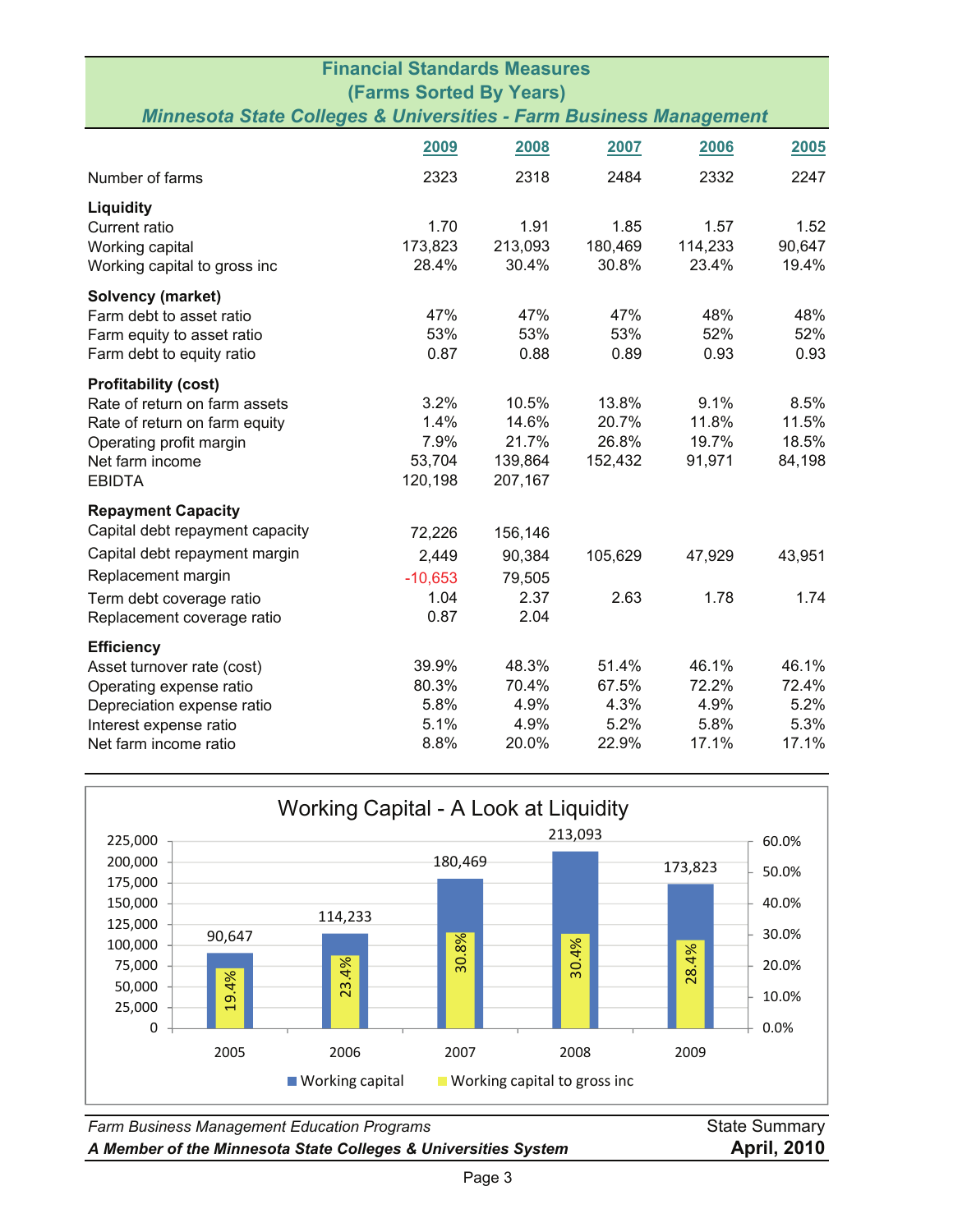| <b>Financial Summary</b>                       |                                                                               |                      |                      |                      |  |  |
|------------------------------------------------|-------------------------------------------------------------------------------|----------------------|----------------------|----------------------|--|--|
| (Farms Sorted By Report Region)                |                                                                               |                      |                      |                      |  |  |
|                                                | <b>Minnesota State Colleges &amp; Universities - Farm Business Management</b> |                      |                      |                      |  |  |
|                                                | <b>NC&amp;NW</b>                                                              | <b>Valley</b>        | WC&C                 | <b>Southern</b>      |  |  |
| Number of farms                                | 404                                                                           | 148                  | 535                  | 1238                 |  |  |
| <b>Income Statement</b>                        |                                                                               |                      |                      |                      |  |  |
| Gross cash farm income                         | 346,440                                                                       | 925,336              | 569,192              | 680,619              |  |  |
| Total cash farm expense                        | 294,057                                                                       | 713,448              | 470,153              | 569,836              |  |  |
| Net cash farm income                           | 52,383                                                                        | 211,888              | 99,039               | 110,783              |  |  |
| Inventory change                               | $-19,314$                                                                     | $-70,924$            | $-8,282$             | $-11,814$            |  |  |
| Depreciation                                   | $-22,377$                                                                     | $-50,476$            | $-34,168$            | $-38,430$            |  |  |
| Net farm income from operations                | 10,692                                                                        | 90,488               | 56,589               | 60,539               |  |  |
| Gain or loss on capital sales                  | 279                                                                           | 2,823                | 305                  | 811                  |  |  |
| Average net farm income                        | 10,971                                                                        | 93,311               | 56,894               | 61,350               |  |  |
| Median net farm income                         | $-197$                                                                        | 53,984               | 37,406               | 42,896               |  |  |
| <b>Profitability (cost)</b>                    |                                                                               |                      |                      |                      |  |  |
| Rate of return on assets                       | $-0.1%$                                                                       | 3.0%                 | 3.5%                 | 3.7%                 |  |  |
| Rate of return on equity                       | $-5.7%$                                                                       | 2.1%                 | 2.2%                 | 2.2%                 |  |  |
| Operating profit margin                        | $-0.3%$                                                                       | 6.9%                 | 8.9%                 | 9.1%                 |  |  |
| Asset turnover rate                            | 33.1%                                                                         | 43.7%                | 38.9%                | 40.9%                |  |  |
| Liquidity & Repayment (end of                  |                                                                               |                      |                      |                      |  |  |
| <b>Current assets</b>                          | 229,199                                                                       | 707,516              | 415,740              | 455,591              |  |  |
| <b>Current liabilities</b>                     | 162,774                                                                       | 429,225              | 234,129              | 262,030              |  |  |
| Ending current ratio                           | 1.41                                                                          | 1.65                 | 1.78                 | 1.74                 |  |  |
| Ending working capital                         | 66,425                                                                        | 278,292              | 181,611              | 193,561              |  |  |
| End working capital to gross inc               | 19.70%                                                                        | 31.90%               | 31.60%               | 28.30%               |  |  |
| Term debt coverage ratio                       | 0.55<br>0.49                                                                  | 1.01<br>0.84         | 1.07<br>0.90         | 1.13<br>0.95         |  |  |
| Replacement coverage ratio                     |                                                                               |                      |                      |                      |  |  |
| Solvency (cost)                                |                                                                               |                      |                      |                      |  |  |
| Number of sole proprietors                     | 404                                                                           | 148                  | 535                  | 1,238                |  |  |
| Ending farm assets                             | 878,371<br>479,098                                                            | 2,035,178<br>855,298 | 1,334,201<br>608,875 | 1,411,128<br>691,009 |  |  |
| Ending farm liabilities<br>Ending total assets | 981,196                                                                       | 2,249,625            | 1,470,706            | 1,602,757            |  |  |
| Ending total liabilities                       | 505,219                                                                       | 935,141              | 643,116              | 733,472              |  |  |
| Ending net worth                               | 475,977                                                                       | 1,313,876            | 827,235              | 868,728              |  |  |
| Net worth change                               | $-8,014$                                                                      | 19,517               | 17,423               | 32,939               |  |  |
| Ending farm debt to asset ratio                | 55%                                                                           | 42%                  | 46%                  | 49%                  |  |  |
| End total debt to asset ratio                  | 51%                                                                           | 42%                  | 44%                  | 46%                  |  |  |
| Solvency (market)                              |                                                                               |                      |                      |                      |  |  |
| Number of sole proprietors                     | 404                                                                           | 148                  | 535                  | 1,238                |  |  |
| Ending farm assets                             | 1,069,603                                                                     | 2,462,265            | 1,663,090            | 1,948,843            |  |  |
| Ending farm liabilities                        | 568,383                                                                       | 1,107,520            | 753,330              | 901,020              |  |  |
| Ending total assets                            | 1,183,532                                                                     | 2,715,142            | 1,818,556            | 2,179,052            |  |  |
| Ending total liabilities                       | 597,608                                                                       | 1,229,940            | 791,030              | 952,196              |  |  |
| Ending net worth                               | 585,925                                                                       | 1,485,202            | 1,027,526            | 1,226,856            |  |  |
| Net worth change                               | 6,744                                                                         | 87,679               | 56,709               | 73,457               |  |  |
| Ending farm debt to asset ratio                | 53%                                                                           | 45%                  | 45%                  | 46%                  |  |  |
| End total debt to asset ratio                  | 50%                                                                           | 45%                  | 43%                  | 44%                  |  |  |
| <b>Nonfarm Information</b>                     |                                                                               |                      |                      |                      |  |  |
| Net nonfarm income                             | 23,056                                                                        | 18,314               | 21,503               | 30,709               |  |  |
| Farms reporting living expenses                | 44                                                                            | 12                   | 132                  | 432                  |  |  |
| Total family living expense                    | 36,031                                                                        | 61,493               | 50,863               | 53,635               |  |  |
| Total living, invest, & capital                | 46,936                                                                        | 109,152              | 69,209               | 86,033               |  |  |
| <b>Crop Acres</b>                              |                                                                               |                      |                      |                      |  |  |
| Total acres owned                              | 350                                                                           | 429                  | 256                  | 229                  |  |  |
| Total crop acres                               | 722                                                                           | 1,968                | 811                  | 681                  |  |  |
| Total crop acres owned                         | 258<br>453                                                                    | 414                  | 230                  | 192                  |  |  |
| Total crop acres cash rented                   | 11                                                                            | 1,508<br>46          | 560<br>21            | 467<br>22            |  |  |
| Total crop acres share rented                  |                                                                               |                      |                      |                      |  |  |
| Farm Business Management Education Programs    |                                                                               |                      |                      | <b>State Summary</b> |  |  |

*A Member of the Minnesota State Colleges & Universities System* **April, 2010**